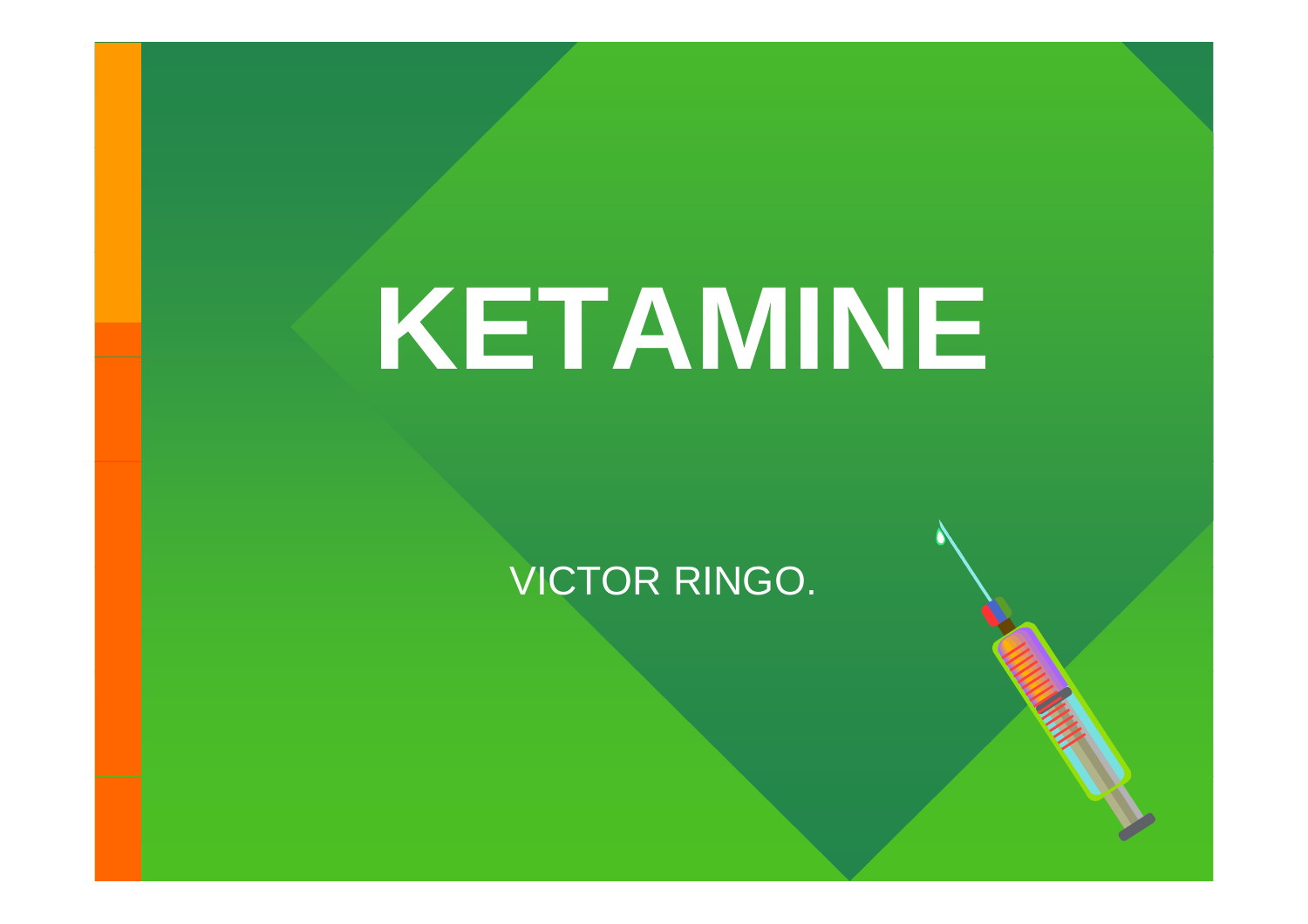- PARTIALLY WATER SOLUBLE.
- 10,50,AND 50MG/ML
- COLOURLESS LIQUID
- IV AGENT
- 2 ISOMERS,R AND S
- PHENCYCLIDINE DERIVATIVE

# KETAMINE....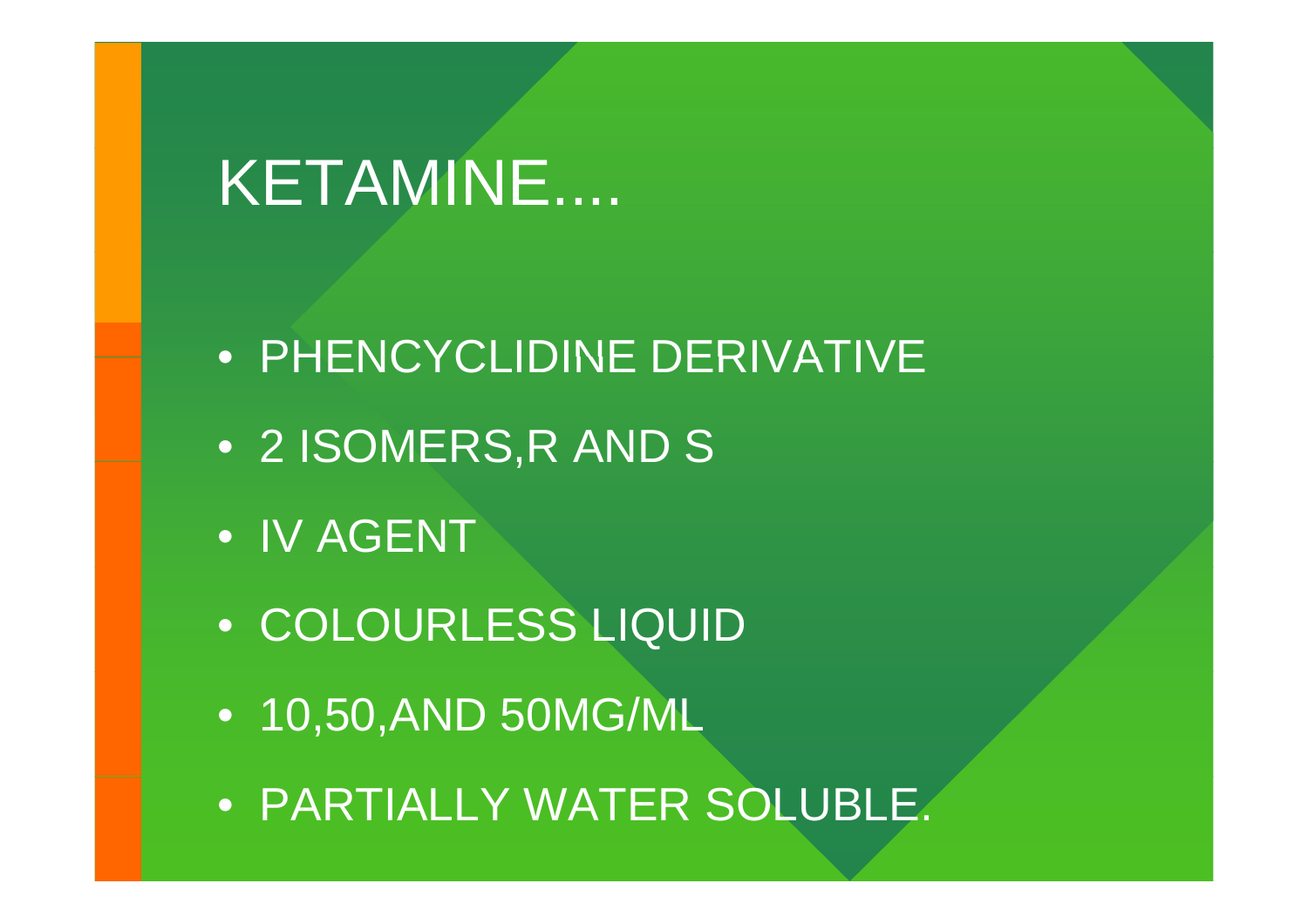# Ketamine MOA

- Non competitive antagonist of calcium channel pore of the NMDA receptors.
- Modulates activity at muscarinic and opiods receptors.
- Dissociates the thalamus from limbic system.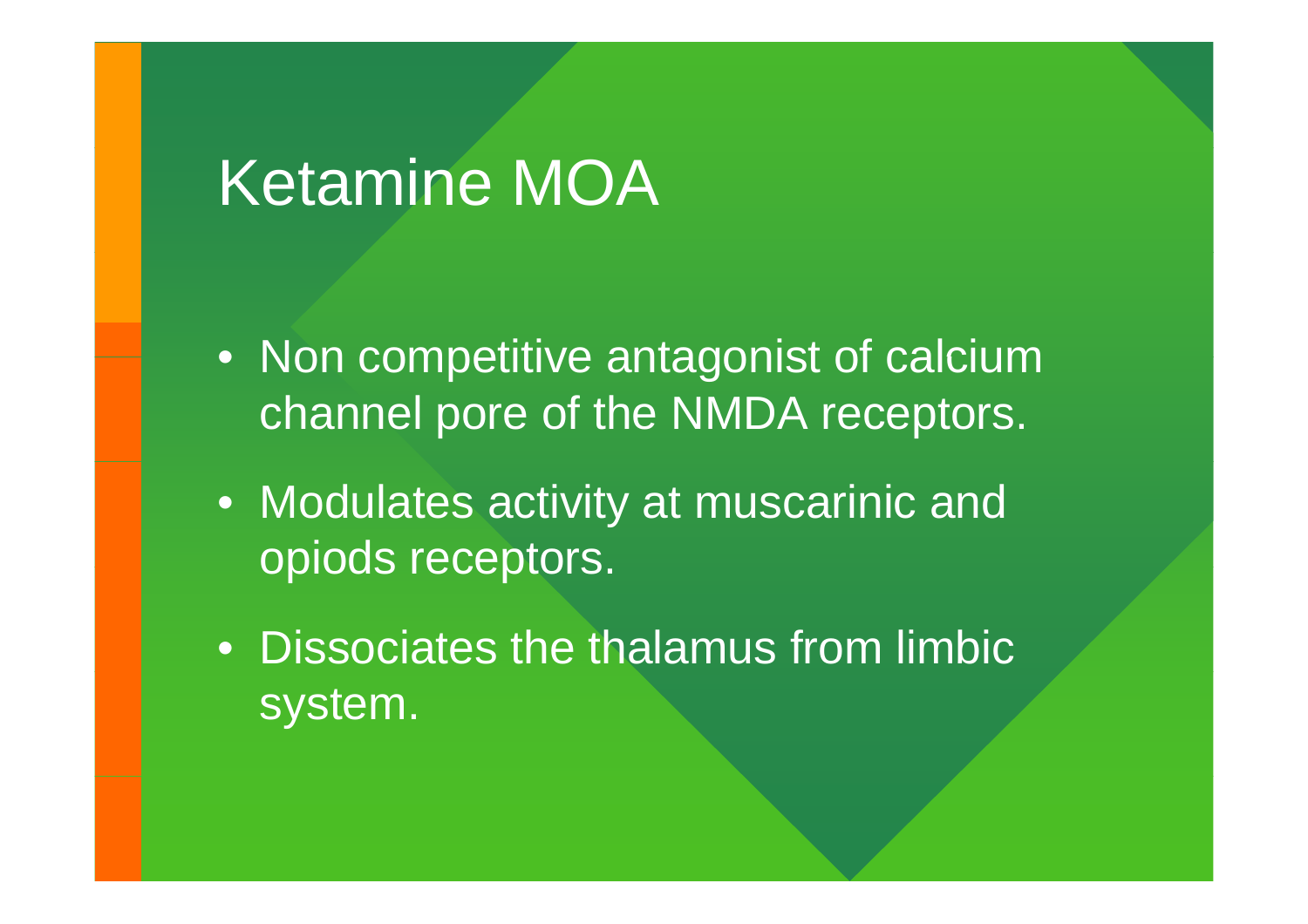# Ket.....MOA

 $\bullet\,$  Thalamus relays sensory impulses from RAS to cerebral cortex

• Limbic cortex involved with awareness of sensation.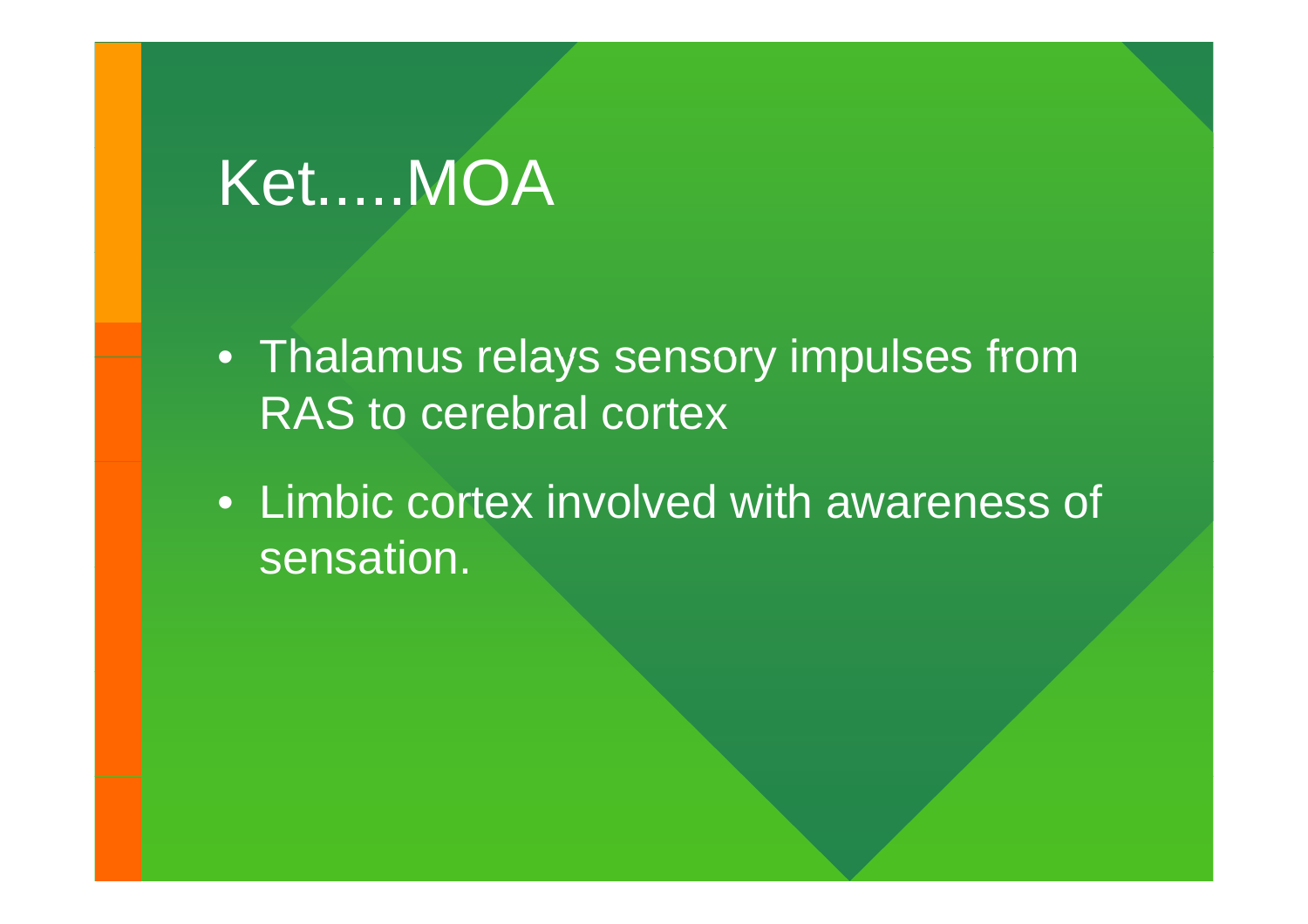### "DISSOCIATIVE ANESTHETIC"

- $\bullet\,$  Produces an atypical behavioral state.
	- State of sedation
	- Immobility
	- Amnesia
	- Marked analgesia



- Feeling of dissociation from the environment
	- Without true unconsciousness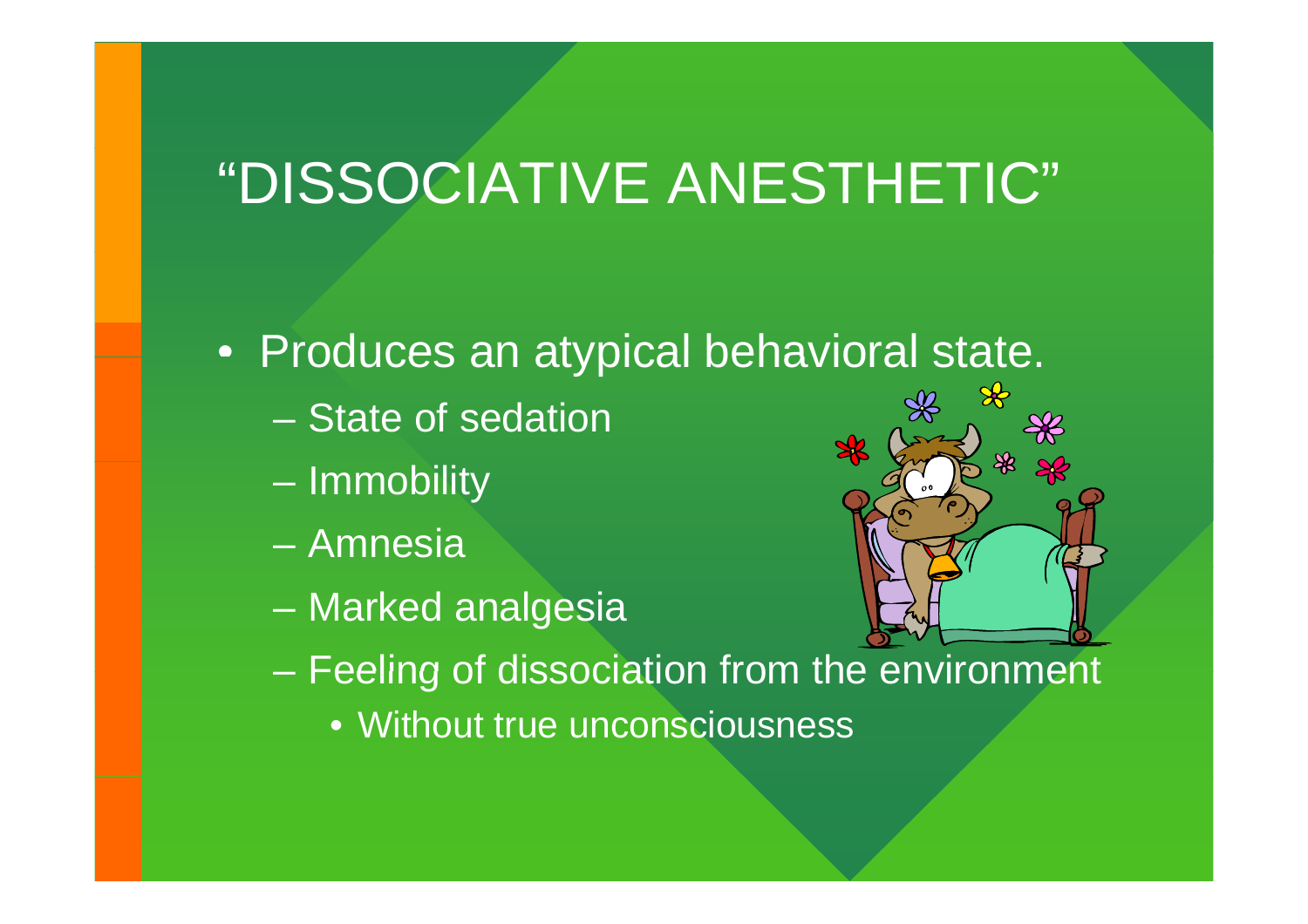# PHARMACKINETICS

- •
	- IV <30 seconds
	- IM/ rectal 3 4 minutes
- •
	- IV 1minute
	- IM/ rectal 5 20 minutes
	- PO 30 minutes
- •
	- IV 5 15minute
	- IM/ rectal 12 25 minutes
	- Epidural 4 hours
- •
	- Demethylation & hydroxylation by hepatic CYP
	- One of the produced metabolites is active
		- Norketamine (Metabolite I)
		- Has a potency of 30% of the parent drug & longer half-life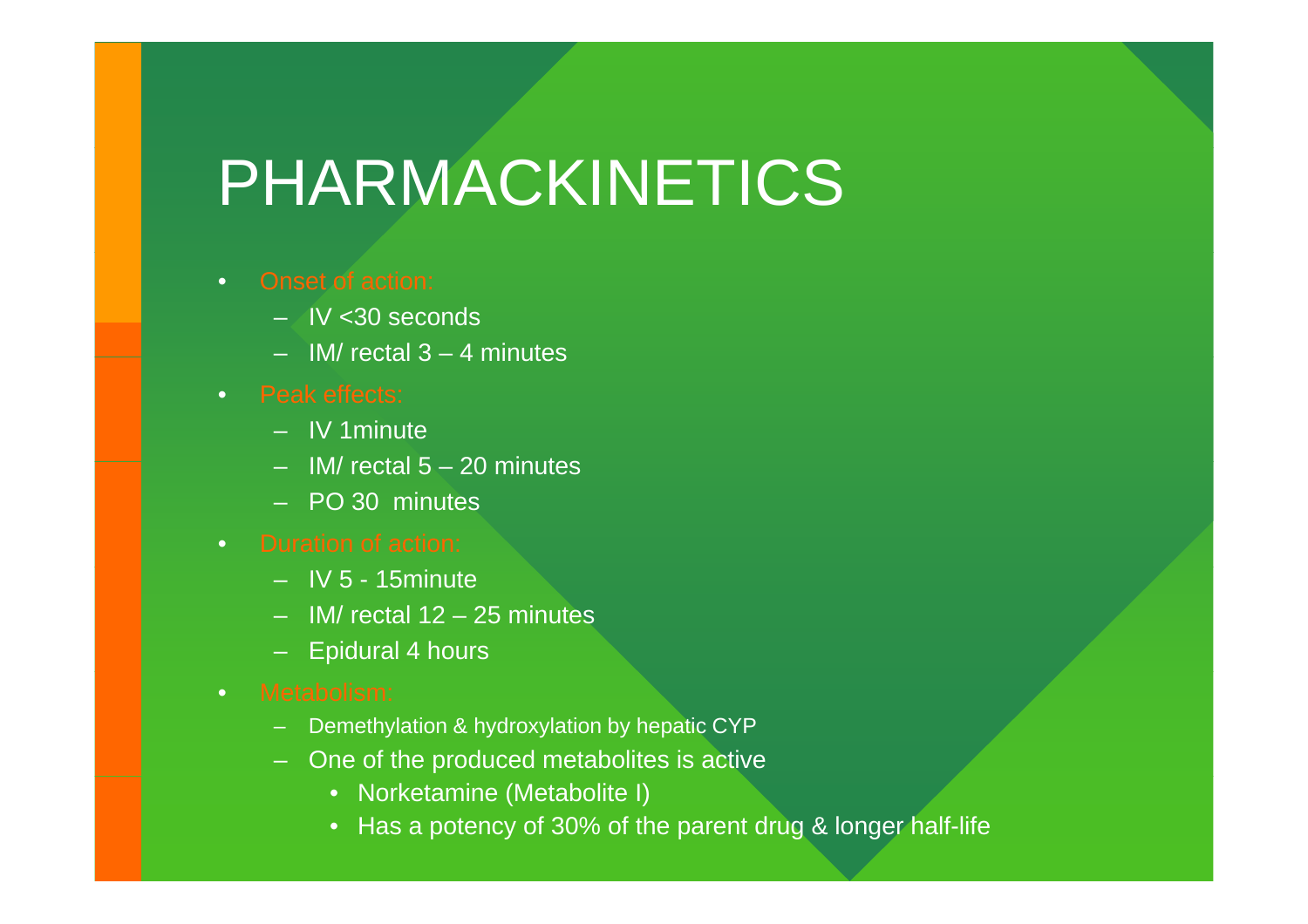# PHARMACODYNAMICS

- • Dosing:
	- Sedation/Analgesia
		- IV: 0.2 0.8 mg/kg
		- IM/ rectal: 2. 5.0 mg/kg
		- PO: 5 6 mg/kg
	- Induction
		- IV: 1.0 2.0 mg/kg
		- $\bullet\,$  IM/ rectal: 5 10 mg/kg
	- Infusion
		- 15-80 mcg/kg/min
			- Augment with diazepam IV 2 -5 mg or midazolam IV 1 -2 mg
	- Epidural/ Caudal
		- 0.5 mg/kg
			- Dilute in saline or local anesthetic (1 mL/kg)
			- Preemptive analgesia- 0.15-0.25mg/kg iv

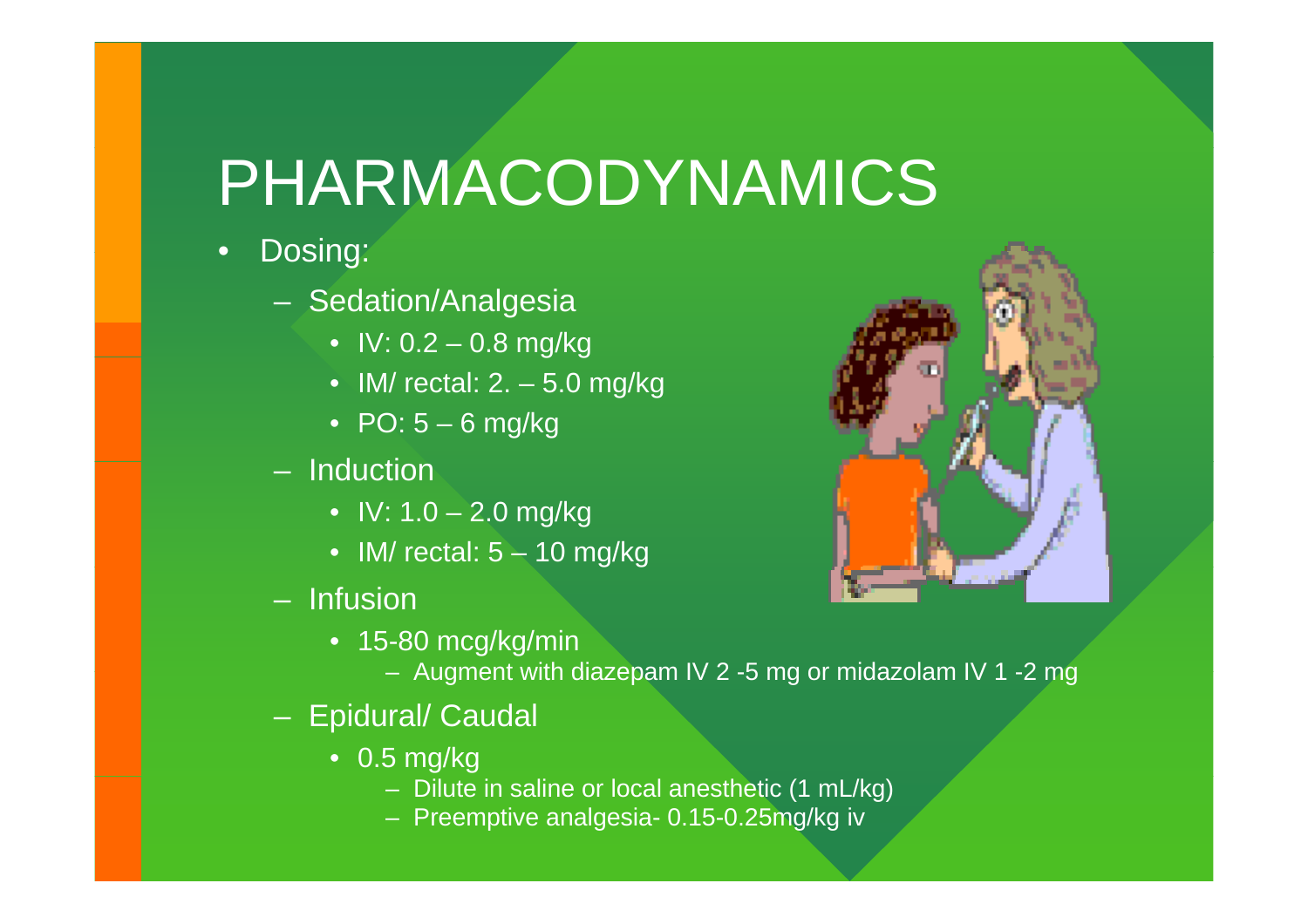- Cardiovascular system:
	- Direct myocardial depressant
		- Overriden by the central sympathetic stimulation, neurolal release of catecholamines, & inhibition of neuronal uptake of catecholamines.
	- Increase in systemic arterial pressure
	- Increase in heart rate
	- Increase in cardiac output

- Pulmonary system:
	- Bronchial smooth muscle relaxant
		- As effective as inhalational agents in preventing bronchospasm
	- Increase in pulmonary arterial pressure
	- Increases aalivary & tracheobronchial secretions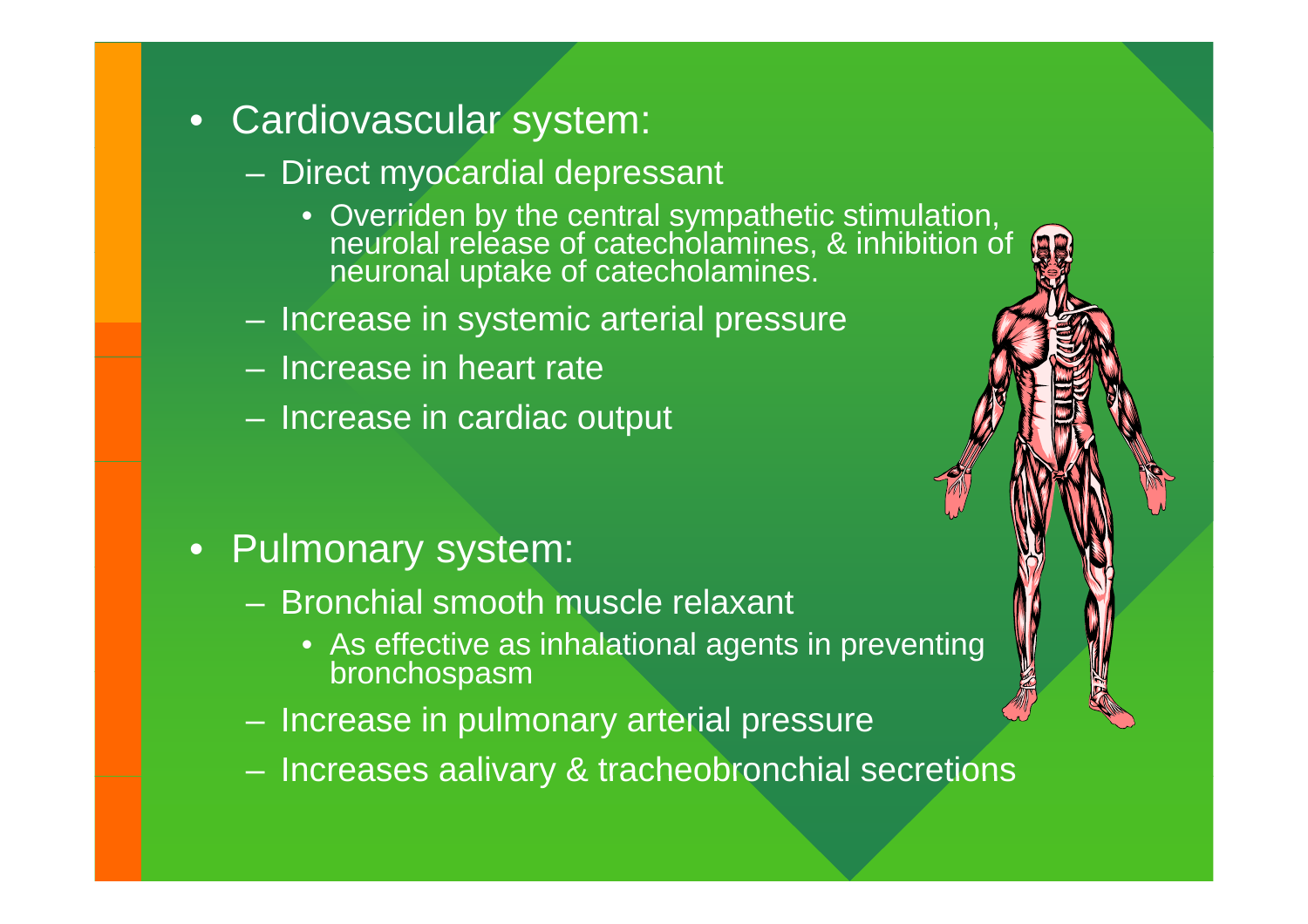- Neurological system:
	- Seizure threshold is not altered
	- Increase in cerebral metabolism, blood flow, & ICP



- Other:
	- Increases uterine tone without adverse effects on uterine blood flow
	- Does not release histamine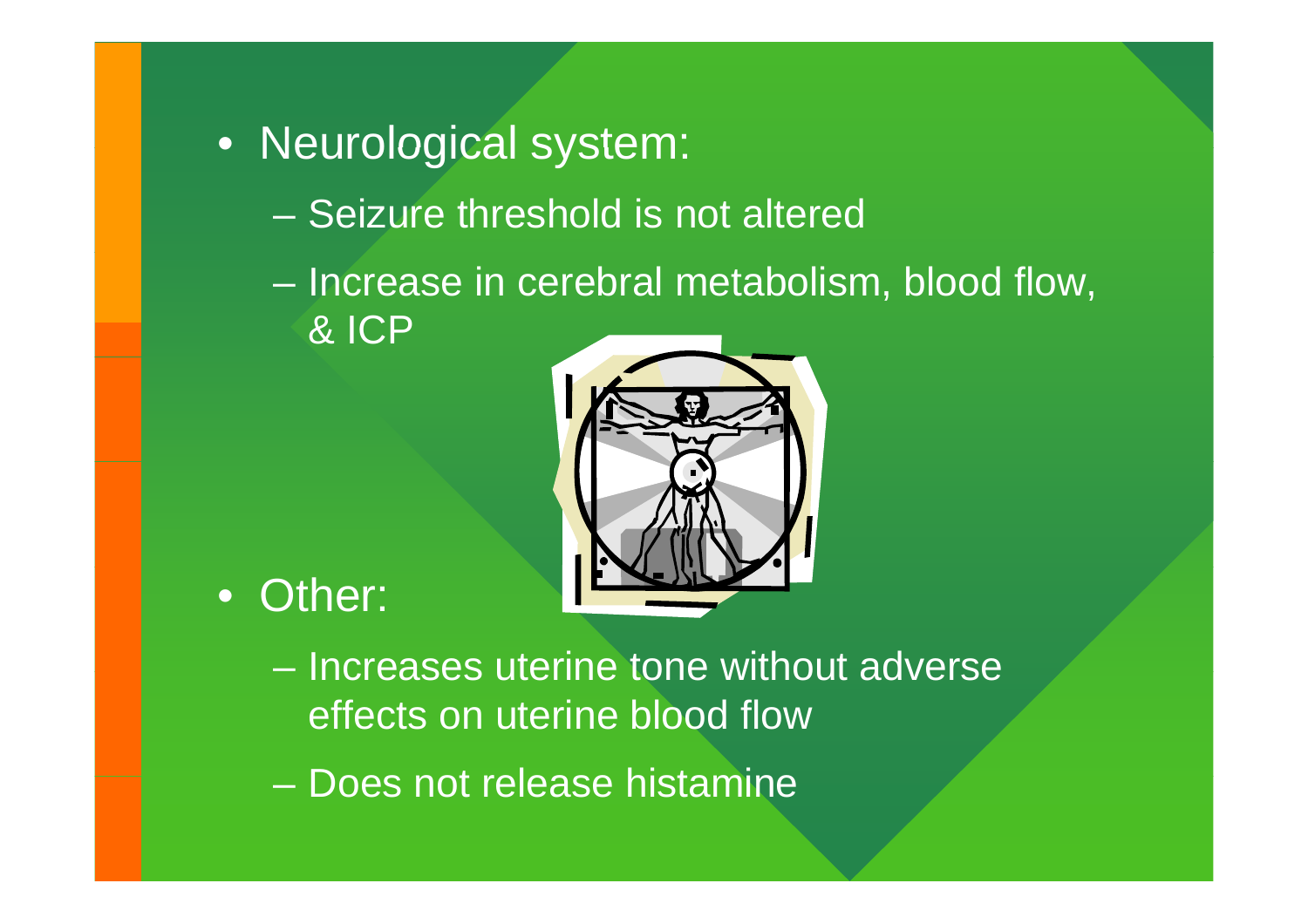# KET..... S/E

- Hallucination /delirium.
- Nightmares
- Increase secretions and laryngospasm.
- Increase BP and ICP.
- Abnormal muscle movements.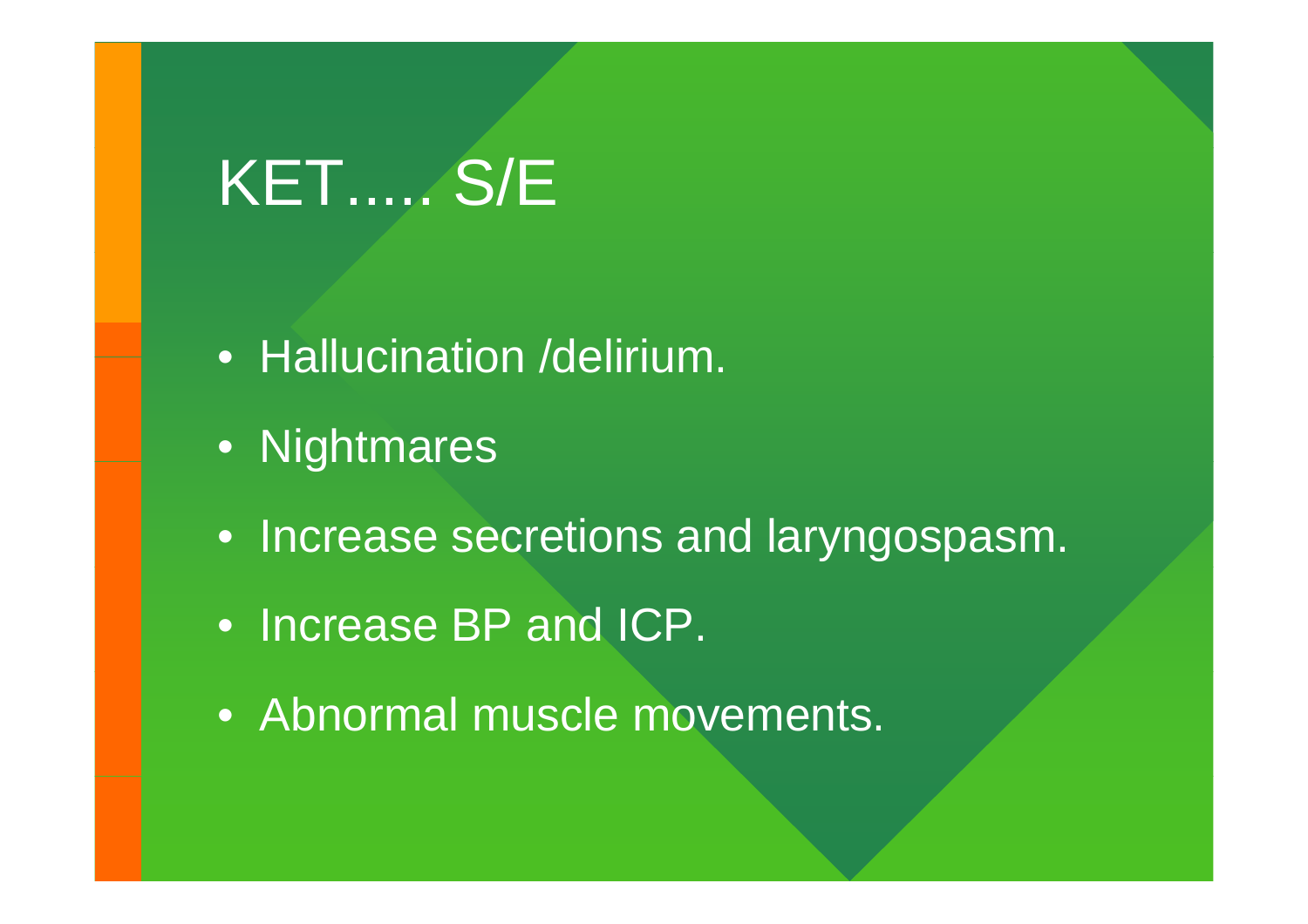# Ket...CI

- Increase BP/ICP,CCF
- In those prone to hallucination and nightmares.
- Open eye injury
- Ischaemic heart disease.
- Vascular aneurysms.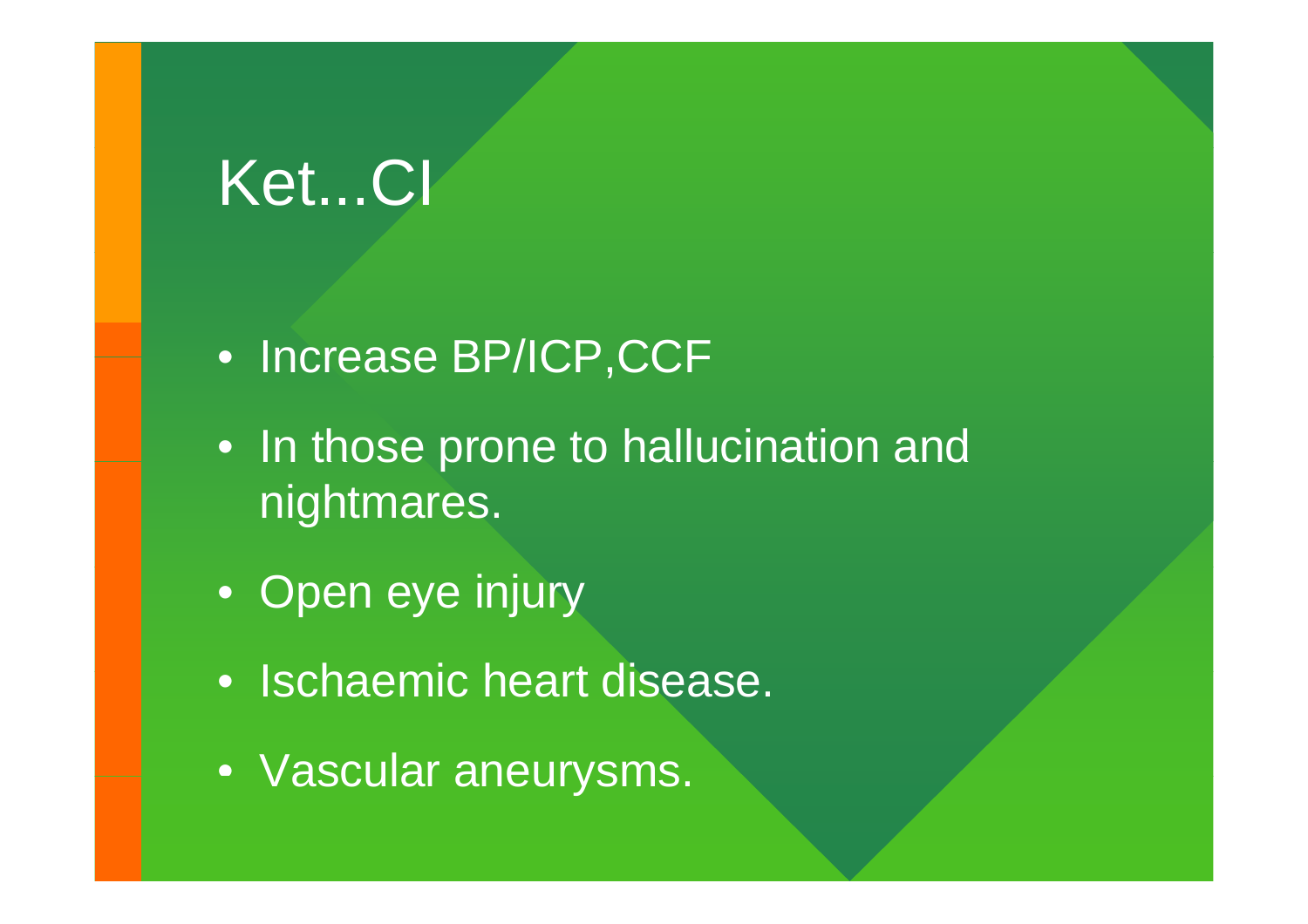# Ket....USES

• Premedication,sedation,induction,mainte nance.

Shocked, severly ill, severe asthma; cardiac tamponade, restrictive pericarditis.

Short repetitive procedures.

Analgesia in chronic pain.

Mass casualities.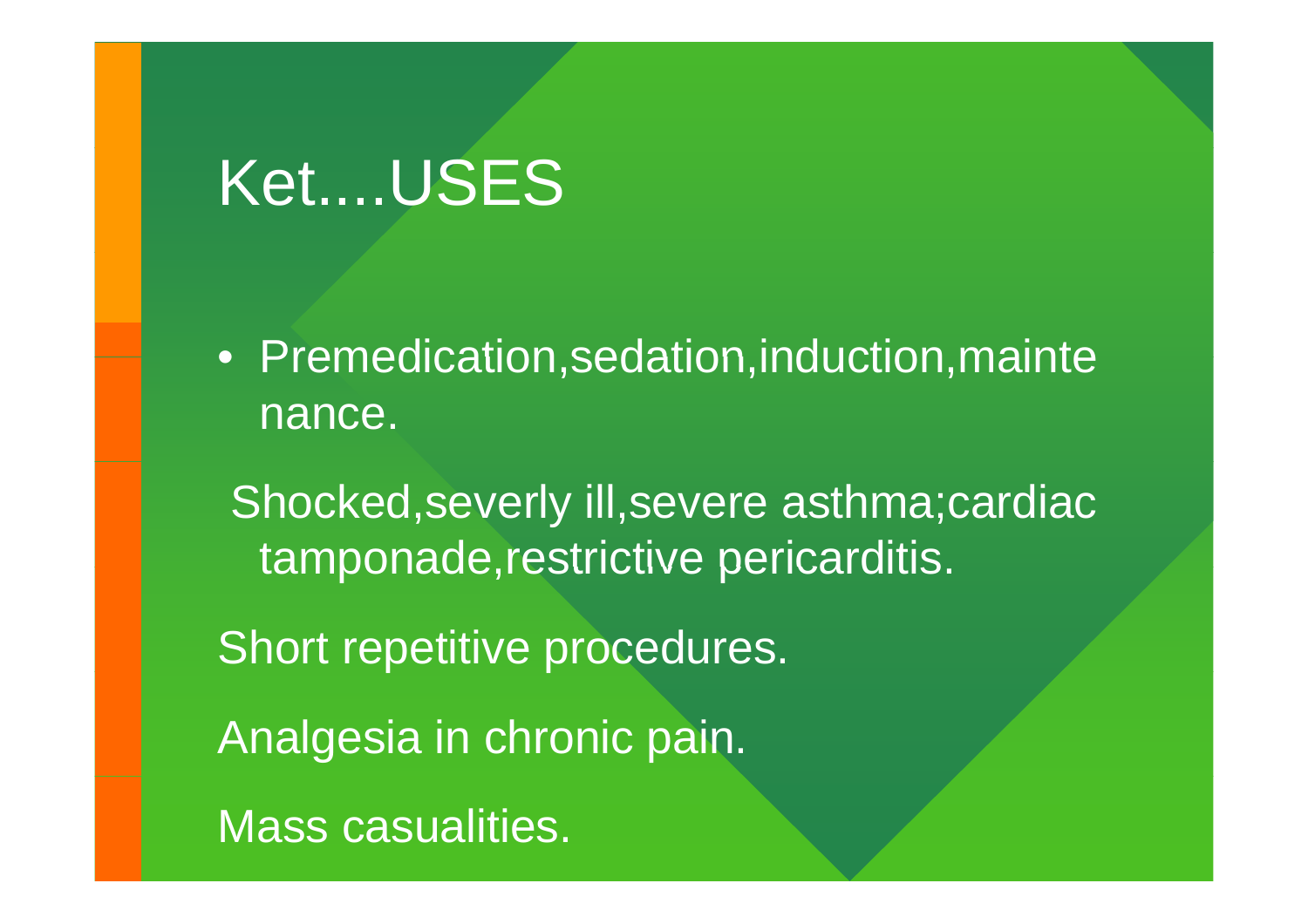# Ket...USES

- $\bullet\,$  Icu sedation in severe asthma.
- Third world-simplicityand excellent safety.
- Epidural and caudal block.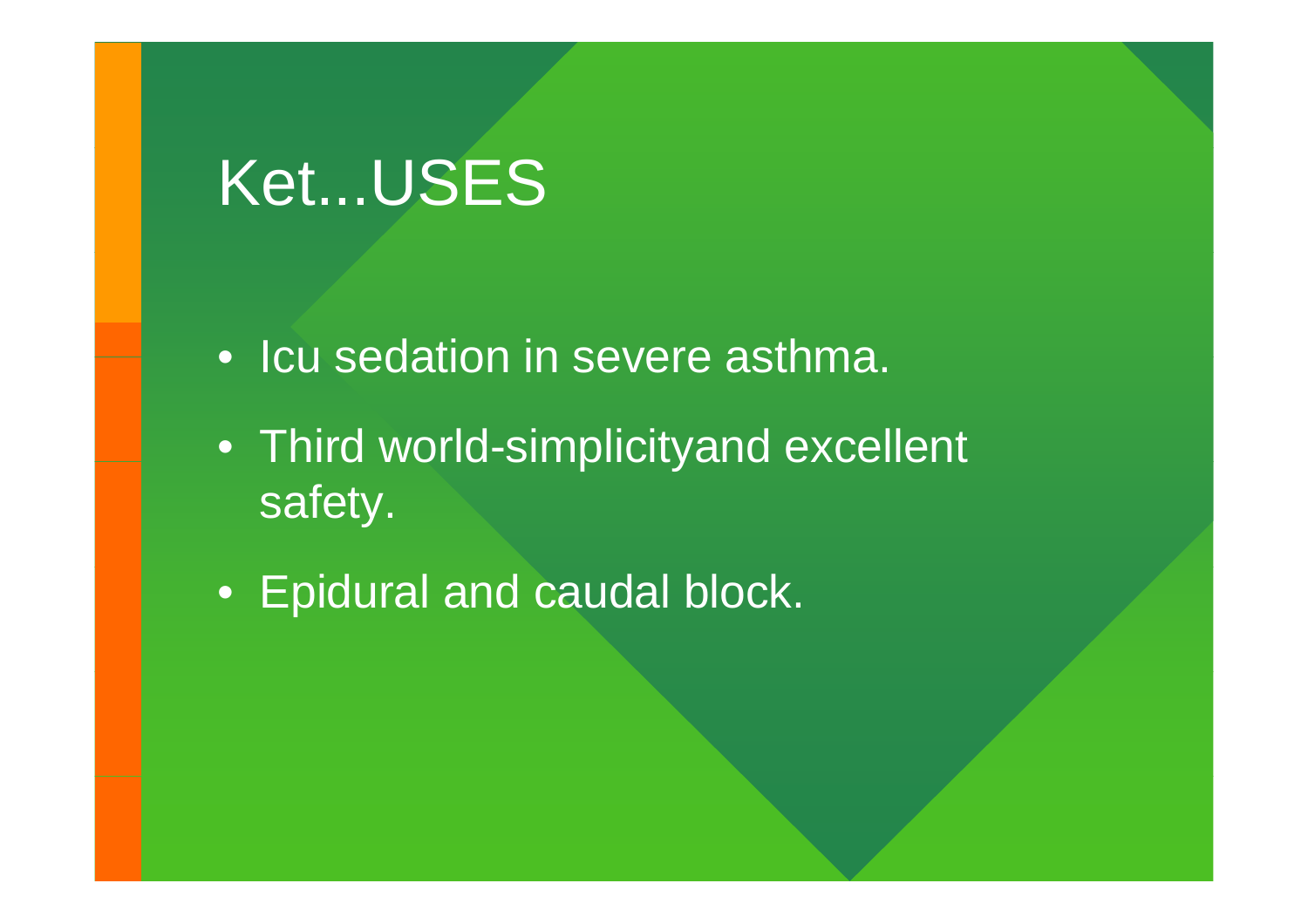## Ket.

### • AKHSANTE SANA.